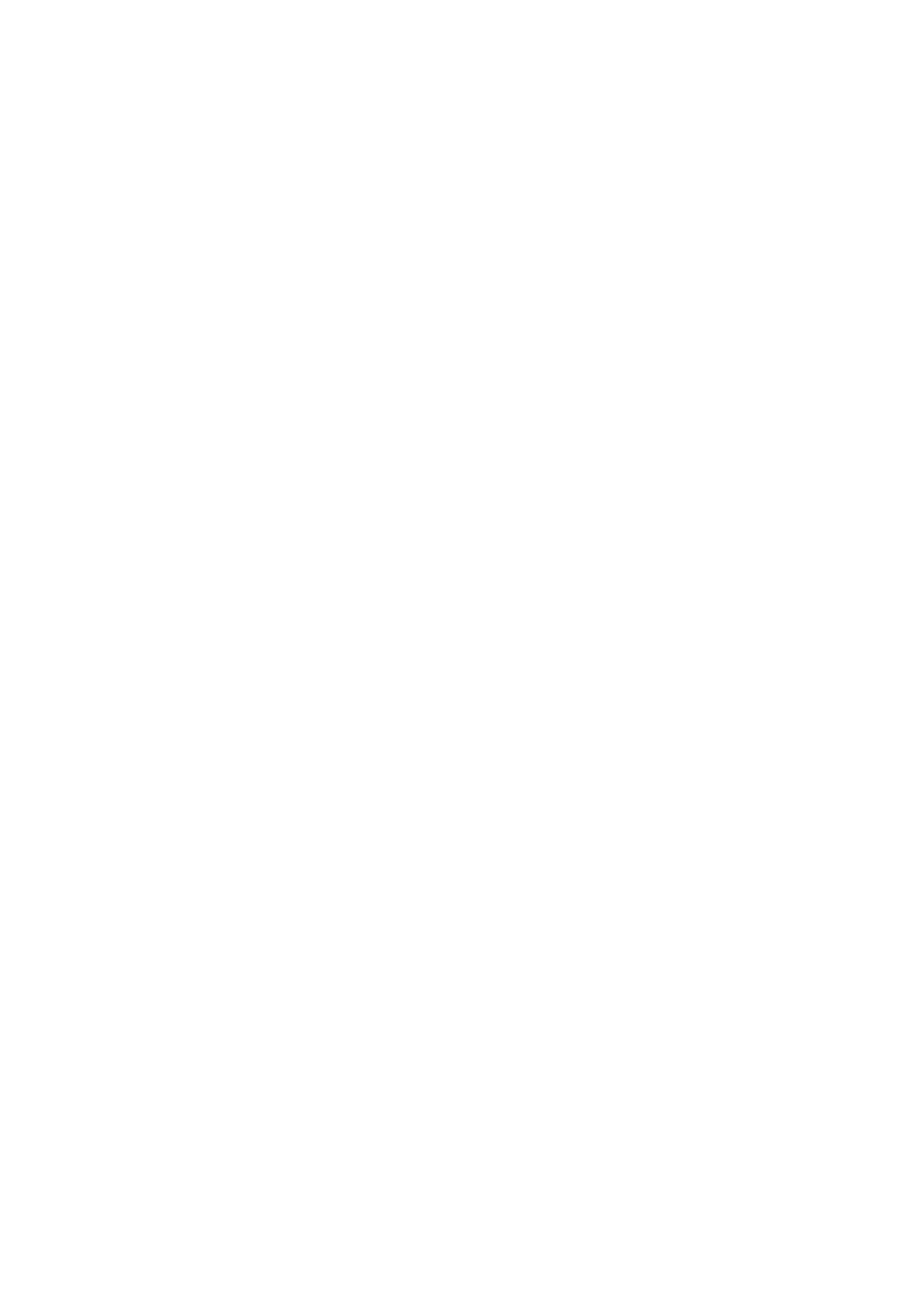## **1. Introduction**

The Public Interest Advocacy Centre (PIAC) is an independent, non-profit law and policy organisation that works for a fair, just and democratic society, empowering citizens, consumers and communities by taking strategic action on public interest issues.

PIAC welcomes the opportunity to respond to the consultation being conducted by the Australian Human Rights Commission (AHRC) as to how effectively the Australian state and federal governments protect everyday Australians' human rights and freedoms, which is to inform the future work of the Human Rights Commissioner.

PIAC bases this submission on the work it does in legal service provision, policy development and the delivery of training and education programs. A significant number of PIAC's clients, the majority of whom experience socio-economic disadvantage and are from marginalised groups, have direct experience of what it means to have their human rights infringed or their freedoms unduly restricted. In particular, PIAC works with Indigenous people, those with a disability, individuals who are experiencing or at risk of homelessness, and those in prisons and detention. PIAC works with its clients to give them a voice in consultations such as this; all comments in this submission are therefore based on evidence and practice, and address only those areas where PIAC has experience.

### **1.1 The Public Interest Advocacy Centre**

PIAC identifies public interest issues and, where possible and appropriate, works co-operatively with other organisations to advocate for individuals and groups affected. PIAC seeks to:

- expose and redress unjust or unsafe practices, deficient laws or policies;
- promote accountable, transparent and responsive government;
- encourage, influence and inform public debate on issues affecting legal and democratic rights:
- promote the development of law that reflects the public interest;
- develop and assist community organisations with a public interest focus to pursue the interests of the communities they represent;
- develop models to respond to unmet legal need; and
- maintain an effective and sustainable organisation.

Established in July 1982 as an initiative of the (then) Law Foundation of New South Wales, with support from the NSW Legal Aid Commission, PIAC was the first, and remains the only broadly based public interest legal centre in Australia. Financial support for PIAC comes primarily from the NSW Public Purpose Fund and the Commonwealth and State Community Legal Services Program. PIAC also receives funding from NSW Trade and Investment for its work on energy and water, and from Allens for its Indigenous Justice Program. PIAC also generates income from project and case grants, seminars, consultancy fees, donations and recovery of costs in legal actions.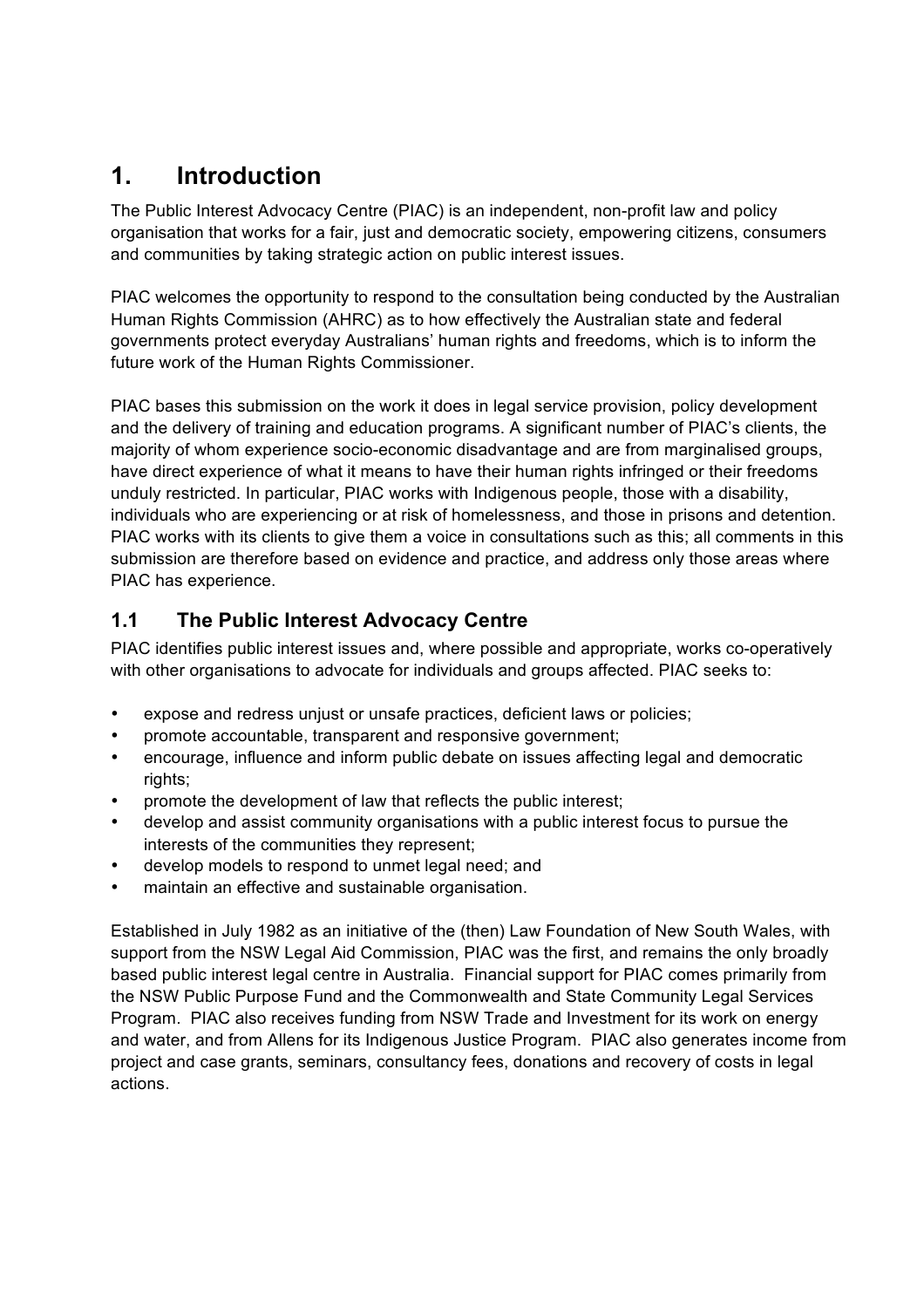## **1.2 PIAC's expertise in human rights**

Much of PIAC's current and previous substantive work involves human rights and freedoms. This includes work on access to justice, privacy, discrimination, freedom of information and accountable government, Indigenous justice and prisons and detention. As such, PIAC has direct experience of the impact of laws, policies, programs and conduct on human rights and freedoms.

PIAC has responded to the various inquiries into human rights protection conducted in recent years.<sup>1</sup> It made a substantial contribution to the National Human Rights Consultation,<sup>2</sup> based on a comprehensive program of community consultations conducted with a broad range of marginalised groups (including people who were experiencing homelessness, those with mental illness, Indigenous people, older Australians, people with disability and migrant women). $^3$ 

PIAC has also undertaken legal and policy work in relation to the four rights and freedoms that form the focus of this Discussion Paper, particularly where these rights interrelate with antidiscrimination law and the promotion of equality in Australia, areas in which PIAC has leading expertise. For example, PIAC has a long history as a strong advocate of freedom of expression alongside our work advocating for the protection of people from racial discrimination. PIAC has provided legal advice, assistance and representation to clients in a number of matters relevant to vilification and defamation law in Australia.<sup>4</sup> PIAC has also contributed its experience to a number of law reform processes in the area, most recently regarding the proposed repeal of s 18C of the *Racial Discrimination Act 1975<sup>5</sup>* and the inquiry of the NSW Legislative Council Standing Committee on Law and Justice into racial vilification law.<sup>6</sup>

PIAC has also worked to safeguard the right to freedom of association. For example, based on our experience of the operation of the NSW criminal justice system, PIAC recently made a submission to the NSW Ombudsman's review of anti-consorting offences.<sup>7</sup> In addition, PIAC has worked to safeguard the right to freedom of religion and made submissions with a view to identifying the most appropriate balance of this freedom with other rights in the context of nondiscrimination  $8$ 

 <sup>1</sup> See, for example, Santow, E and Bailey, B *Human Rights Charter Review – respecting Victorians*, Public Interest Advocacy Centre, 24 June 2011, available at http://www.piac.asn.au/publication/2011/06/human-rightscharter-review-respecting-victorians; Hartley, C et al *National Human Rights Action Plan Exposure Draft: Submission by the Public Interest Advocacy Centre*, Public Interest Advocacy Centre, 5 March 2012, available at http://www.piac.asn.au/publication/2012/03/national-human-rights-action-plan-exposure-draft.

at http://www.piac.asn.au/publication/2012/03/national-human-rights-action-plan-exposure-draft. 2 Banks, R et al, *Realising rights: submission to the National Human Rights Consultation*, Public Interest Advocacy Centre, 15 June 2009, available at http://www.piac.asn.au/publication/2009/06/090615-piac-human-

rights-sub. 3 For detail of PIAC's past project, *Protecting Human Rights in Australia*, see PIAC's submission to the National

Human Rights Consultation, isit, at section 1.5.<br>For example, *Burns v Radio 2UE Sydney Pty Ltd & Ors* [2004] NSWADT 267 in relation to homosexual vilification, and *Ali v Nationwide News Pty Ltd* [2008] NSWCA 183 in relat

vilification, and *Ali v Nationwide News Pty Ltd* [2008] NSWCA 183 in relation to defamation. <sup>5</sup> Roth, J and Santow, E *Protecting people from racism AND ensuring freedom of speech: Submission in relation to Exposure Draft of Freedom of Speech (Repeal of s 18C) Bill 2014*, 30 April 2014, available at

http://www.piac.asn.au/publication/2014/05/protecting-people-racism-and-ensuring-freedom-speech. 6 Pandolfini, C and Santow, E, *Regulating racial vilification in NSW – Submission to the Legislative Council Standing Committee on Law and Justice Inquiry into Racial Vilification Law in NSW,* March 2013, available at

http://www.piac.asn.au/publication/2013/03/regulating-racial-vilification-nsw. <sup>7</sup> See, for example, Leibowitz, J *Targeting criminality: Submission in response to the NSW Ombudsman's Issues Paper: Review of the use of the consorting provisions by the New South Wales Police Force*, 27 February 2014,

available at <u>Inter/www.piac.asn.au/publication/2014/04/targeting-criminality.</u><br><sup>8</sup> See, for example, Namey, G et al, *Improving Access to Equality, Submission to the Attorney General's Department on the Consolidation of Commonwealth Anti-Discrimination Laws Discussion Paper, Public Interest* 

<sup>2</sup> • Public Interest Advocacy Centre • Submission to the AHRC *Rights & Responsibilities 2014* consultation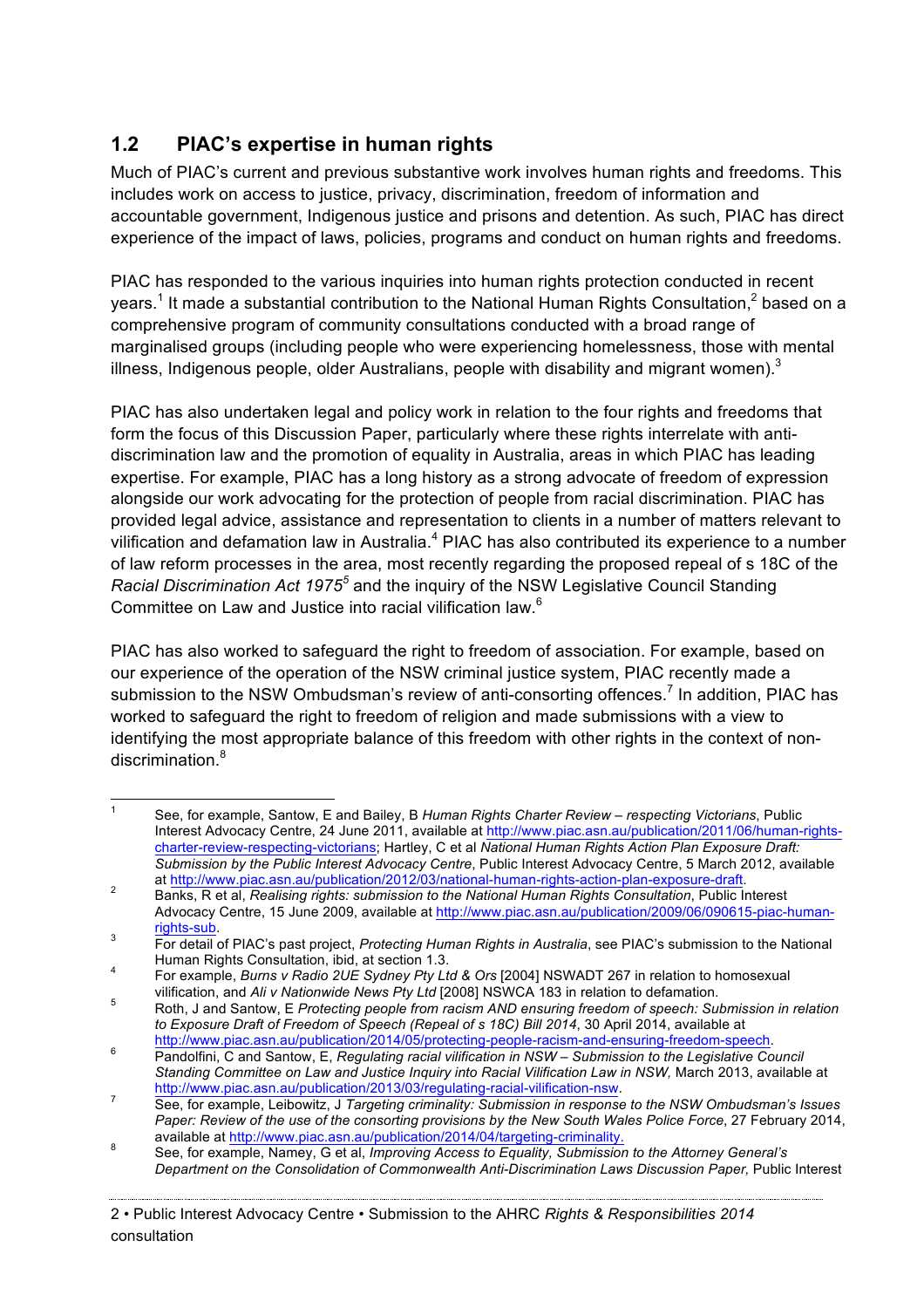# **2. Protection of rights and freedoms in Australia**

#### **2.1 Effectiveness of the current framework**

PIAC considers that the protection and promotion of human rights are integral to addressing social injustice and achieving equity for all Australians. In its work PIAC firmly adheres to the view that human rights are interdependent, which renders them indivisible, as recognised in international law. $9$  The reliance of one right on the existence of another can be demonstrated by the fact that freedom of association can become meaningless if there is no right to personal security, or that the right to education is meaningless if there is no freedom of thought. Accordingly, PIAC approaches the question whether the current framework is effective in protecting rights and freedoms by a consideration of not only the traditional civil and political rights central to Australian democracy but also the intersecting economic, social and cultural rights which support their fulfilment.

Individuals in Australia seeking to safeguard their rights and freedoms from disproportionate intrusion may have recourse to a combination of the common law, domestic legislation, and domestic and international policy and treaty processes. In the absence of an overarching human rights legal framework, such as a bill of rights, PIAC has recourse to all of these avenues in order to advocate for a fair, just and democratic society in which human rights and freedoms are protected and promoted. In doing so, PIAC's objective is systemic change, grounded in the experiences of everyday Australians and focusing on the practical impact of law and policy. PIAC has had many successes within the current framework, such as successfully challenging unlawful deprivations of liberty using the common law and facilitating freedom of movement for people with disability by ensuring public transport is safe and accessible.

There are, however, also considerable gaps and significant restrictions on what can be achieved within the current legal and political framework. These obstacles are identified below.

#### **2.2 How rights and freedoms could be better protected**

The most obvious answer to remedy the limitations of the current legal framework is evidently the most elusive in the current political environment: an overarching federal framework of human rights protection.<sup>10</sup> In its submission to the National Human Rights Consultation, PIAC recommended the enactment of a comprehensive human rights law giving legal protection to rights and freedoms.<sup>11</sup> PIAC retains this view, based on the belief that the protection, promotion and fulfilment of human rights are vital to the effective removal of injustice and achieving equity for all people in Australian society, particularly those suffering disadvantage. Indeed, PIAC would like to see the kind of legal and social progress made under the Victorian and ACT charters of human rights extend to the rest of Australia's states and territories.

Advocacy Centre, 1 February 2012, available athttp://www.piac.asn.au/publication/2012/02/improving-access-

equality.<br>The Vienna World Conference on Human Rights in 1993 declared that the correct approach was to regard all categories of rights as indivisible, universal, interrelated and interdependent: see the *Vienna Declaration*, UN

 $\frac{10}{10}$  See, for example, the views of the Liberal Party, while in Opposition, submitted to the National Human Rights Consultation, set out in "Chapter 13, The Case Against a Human Rights Act"*, National Human Rights* 

*Consultation Report* (2009), at page 281. 11 Banks, R et al *Realising Rights: submission to the National Human Rights consultation*; above note 2.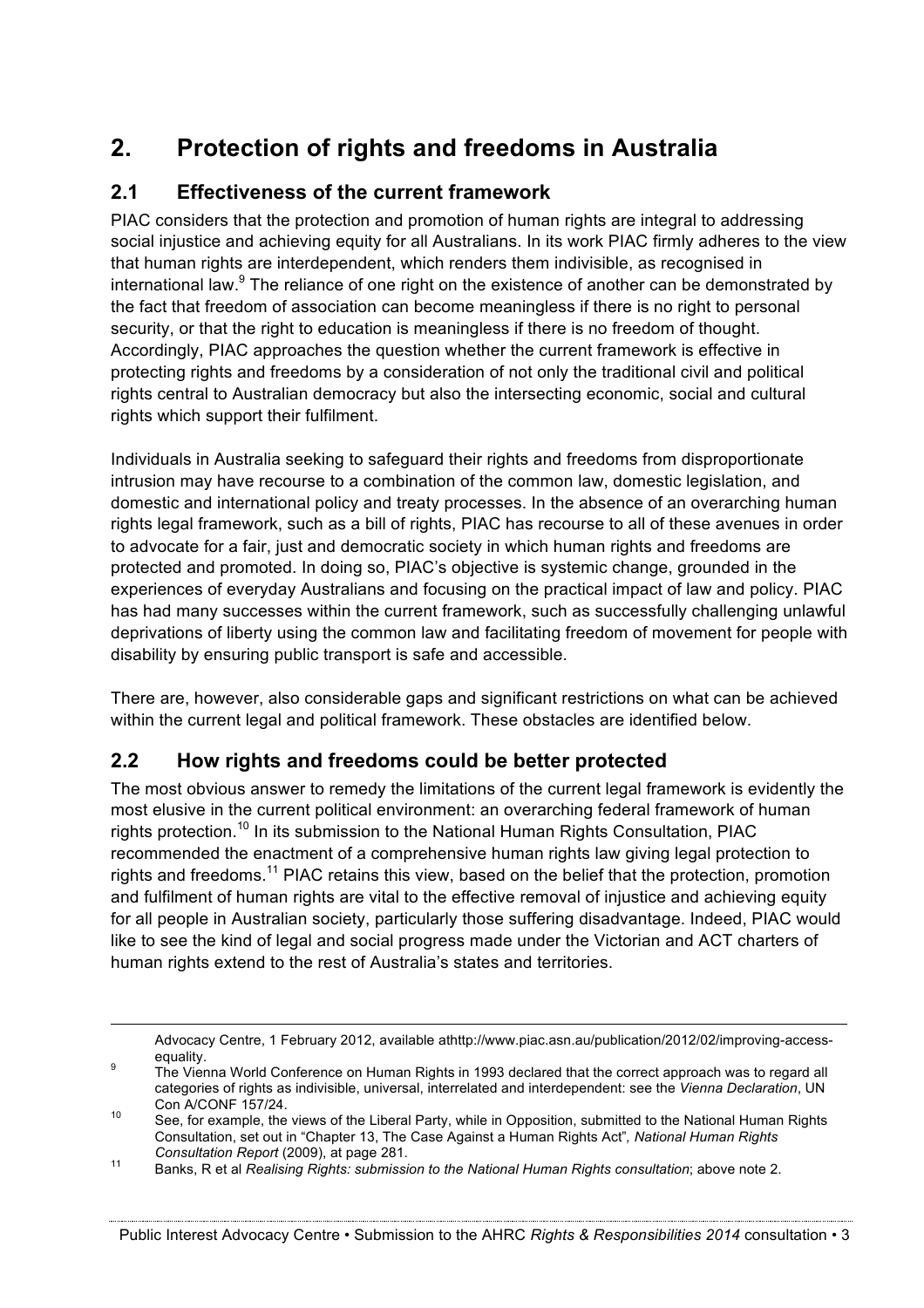In addition, it is obvious that rights and freedoms would be better protected if Government policy and legislation reflected the various international agreements to which it is committed, including:

- Convention on the Prevention and Punishment of the Crime of Genocide;<sup>12</sup>
- International Convention on the Elimination of all Forms of Racial Discrimination (CERD);<sup>13</sup>
- International Covenant on Economic, Social and Cultural Rights (ICESCR);<sup>14</sup>
- International Covenant on Civil and Political Rights (ICCPR):<sup>15</sup>
- Convention on the Elimination of all Forms of Discrimination Against Women (CEDAW);<sup>16</sup>
- Convention Against Torture and Other Cruel, Inhuman or Degrading Treatment or Punishment (CAT):<sup>17</sup>
- Convention on the Rights of the Child (CROC):<sup>18</sup> and
- Convention on the Rights of Persons with Disabilities (CRPD).<sup>19</sup>

## **3. Restrictions on rights and freedoms**

In a democratic society, protecting rights and freedoms is a delicate balancing act. Often the assertion of one right will conflict with another or with the greater public interest. Not all restrictions on rights and freedoms should be viewed negatively. Indeed there are few absolute rights and freedoms; most can be restricted where other rights and interests need to be accommodated. Restrictions should, of course, be closely monitored and their claimed justifications interrogated. However, PIAC accepts that certain restrictions will be justified where it is necessary to achieve a legitimate aim, such as public safety or to protect the exercise by another of their rights, and where the restriction imposed is strictly proportionate to that aim.

## **3.1 The right to freedom of expression**

The right to freedom of expression is a good example of where restriction may be justified. Articulation of the freedom in the ICCPR acknowledges that this is a right that, because of the ramifications of its exercise, carries with it 'special duties and responsibilities' which may

<sup>&</sup>lt;sup>12</sup> Convention on the Prevention and Punishment of the Crime of Genocide, opened for signature 9 December 1948, 78 UNTS 277 (entered into force 12 January 1951) ratified by Australia on 8 July 1949 (entered into force for Australia on 12 January 1951).<br><sup>13</sup> International Convention on the Elimination of All Forms of Racial Discrimination, opened for signature 7 March

<sup>1966, 660</sup> UNTS 195 (entered into force 4 January 1969) ratified by Australia on 30 September 1975.<br><sup>14</sup> International Covenant on Economic, Social and Cultural Rights, opened for signature 16 December 1966, 993

UNTS 3 (entered into force 3 January 1976) ratified by Australia on 10 December 1975 (entered into force for

Australia on 10 March 1976).<br><sup>15</sup> International Covenant on Civil and Political Rights, opened for signature 16 December 1966, 999 UNTS 171 (entered into force 23 March 1976) ratified by Australia on 13 August 1980 (entered into force for Australia on

<sup>16</sup> Convention on the Elimination of All Forms of Discrimination Against Women, opened for signature 18 December 1979, 1249 UNTS 13 (entered into force 3 September 1981) ratified by Australia 28 July 1983

<sup>(</sup>entered into force for Australia on 27 August 1983).<br><sup>17</sup> Convention against Torture and Other Cruel, Inhuman or Degrading Treatment or Punishment, opened for signature 10 December 1984, 1465 UNTS 85 (entered into force 26 June 1987) ratified by Australia on 8 August 1989 (entered into force for Australia on 7 September 1989, except articles 21 and 22, which entered into force

for Australia on 28 January 1993).<br><sup>18</sup> Convention on the Rights of the Child, opened for signature 20 November 1989, 1577 UNTS 3 (entered into force 2 September 1990) ratified by Australia 17 December 1990 (entered into force for Australia on 16 January 1991).<br><sup>19</sup> Convention on the Rights of Persons with Disabilities, opened for signature 31 March 2007, Doc.A/61/611

<sup>(</sup>entered into force 3 May 2008), ratified by Australia on 17 July 2008 (entered into force for Australia on 16 August 2008).

<sup>4</sup> • Public Interest Advocacy Centre • Submission to the AHRC *Rights & Responsibilities 2014* consultation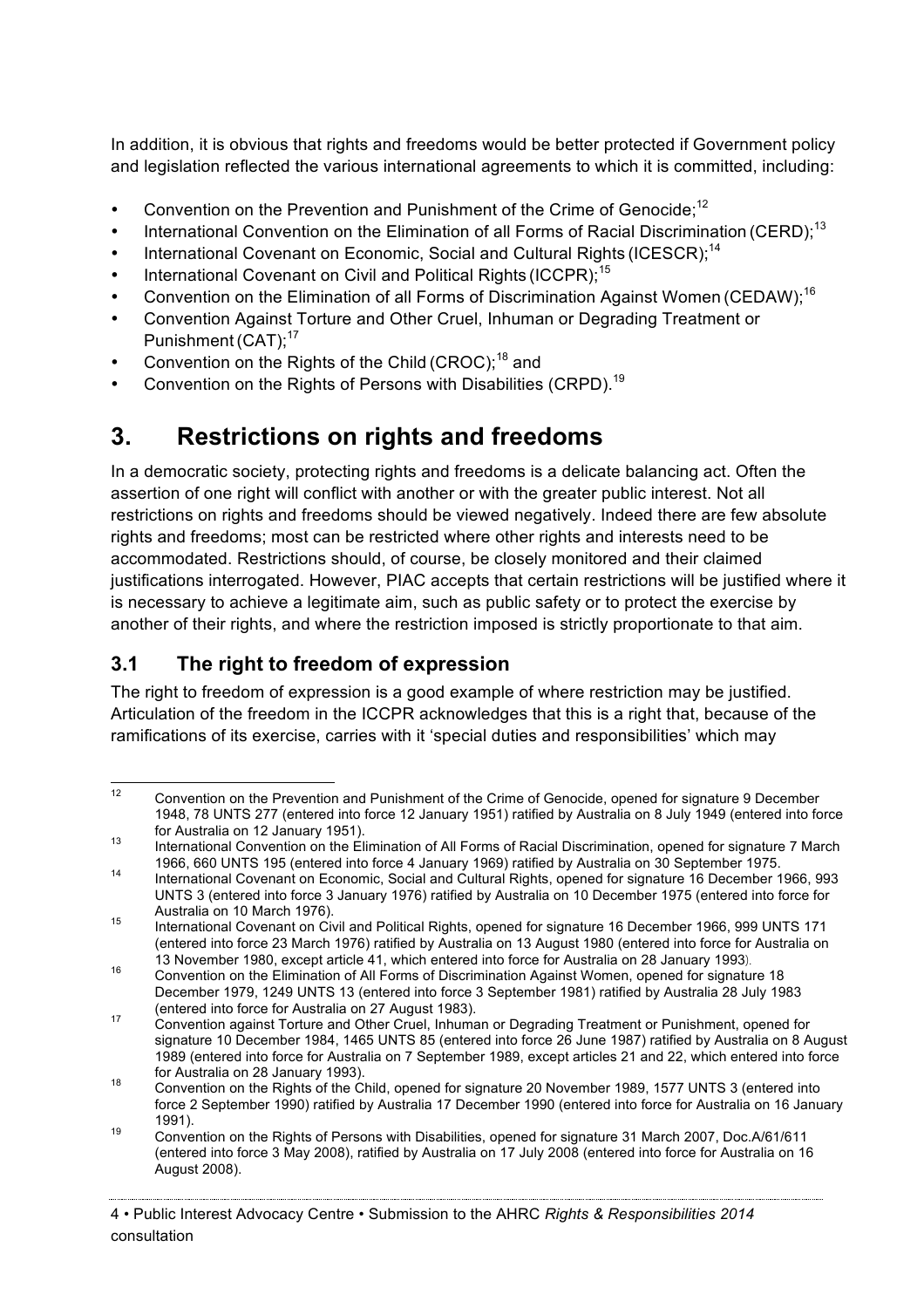necessitate certain restrictions.<sup>20</sup> It is also a right that must be balanced with the prohibition of racial hatred in international law.<sup>21</sup> Similarly, the Australian common law has established that the 'right' or 'freedom' of speech is not, and has never been considered, to be absolute.<sup>22</sup> We have restrictions in our legal system on the right to freedom of speech in order to protect other rights and interests, from civil law actions in defamation to sexual harassment laws that make it unlawful to engage in unwanted or unwarranted sexual behaviour (including speech) that is offensive.

As PIAC's work defending freedom of speech and protecting against harmful speech reflects, the critical task for our community involves finding the appropriate balance between competing public interests. In relation to racial vilification, for example, the law must strike a balance between permitting the expression of views that might be disagreeable or worse, but drawing a line to prohibit speech that causes unreasonable harm to others. One of the key motivations for PIAC's opposition to the proposed rollback of restrictions on racist speech earlier this year was the evidence of the wide-ranging impact of racially motivated hate speech on PIAC's clients.<sup>23</sup> Accordingly, PIAC welcomed the Australian Government's decision to abandon the Draft Freedom of Speech (Repeal of s 18C) Bill 2014, thereby preserving the fine balance struck in Australian society between enabling freedom of speech to flourish but not tolerating racial vilification and intimidation.

In other contexts, there may be restrictions on the exercise of freedom of expression that cannot be justified. This may not be an obvious restriction in legislation or regulation, but as a result of systemic factors. This is particularly so when freedom of expression is not just viewed as the simple right to speak, but as inextricably linked to the right to participate in public affairs. Article 25 of the ICCPR states that every citizen shall have the right and opportunity without unreasonable restriction to take part in the conduct of public affairs, directly or through freely chosen representatives.<sup>24</sup> The United Nations Human Rights Committee (UNHRC) has asserted that the Article 25 right to participate in public affairs lies at the core of representative, democratic government,<sup>25</sup> which is of course also provided for, by implication, in the Australian Constitution. For those who are homeless and at risk of homelessness, the ability to exercise their freedom of speech in order to fully participate in Australian democracy is severely restricted by their disadvantage. Being excluded from mass media opportunities and from policy-making processes means that the voices of this group are effectively silenced when it comes to developing policy that will have a significant impact on their lives.

<sup>&</sup>lt;sup>20</sup> Article 19(3) of the ICCPR.<br><sup>21</sup> Article 20 of the ICCPR states "Any advocacy of national, racial or religious hatred that constitutes incitement to discrimination, hostility or violence shall be prohibited by law.". In addition, Article 4 of the CERD states that signatory states should declare an offence the dissemination of ideas based on racial superiority or hatred and<br>declare an offence all other propaganda activities promoting and inciting racial discrimination.

declare an offence all other propaganda activities promoting and inciting racial discrimination. 22 See, for example, *Coleman v Power* [2004] 220 CLR 1, per Gummow and Hayne JJ at [185], Kirby J at [225], [250], [253]; *R v Secretary of State for the Home Department; Ex parte Simms 1999 WL 477443; [2000] 2 AC* 115; [1999] 3 All ER 400 per Lord Steyn. 23 See the proposed changes to s 18C of the *Race Discrimination Act 1975* (Cth) as outlined in Roth, J and

Santow, E *Protecting people from racism AND ensuring freedom of speech: Submission in relation to Exposure* 

*Draft of Freedom of Speech (Repeal of s 18C) Bill 2014*, above note 5. 24 International Covenant on Civil and Political Rights, opened for signature 16 December 1966, 999 UNTS 171 (entered into force 23 March 1976) ratified by Australia on 13 August 1980 (entered into force for Australia on

<sup>13</sup> November 1990, except Article 41, which entered into force for Australia on 26 Valuary 1993).<br><sup>25</sup> United Nations Human Rights Committee General Comment No. 25, paragraph 1.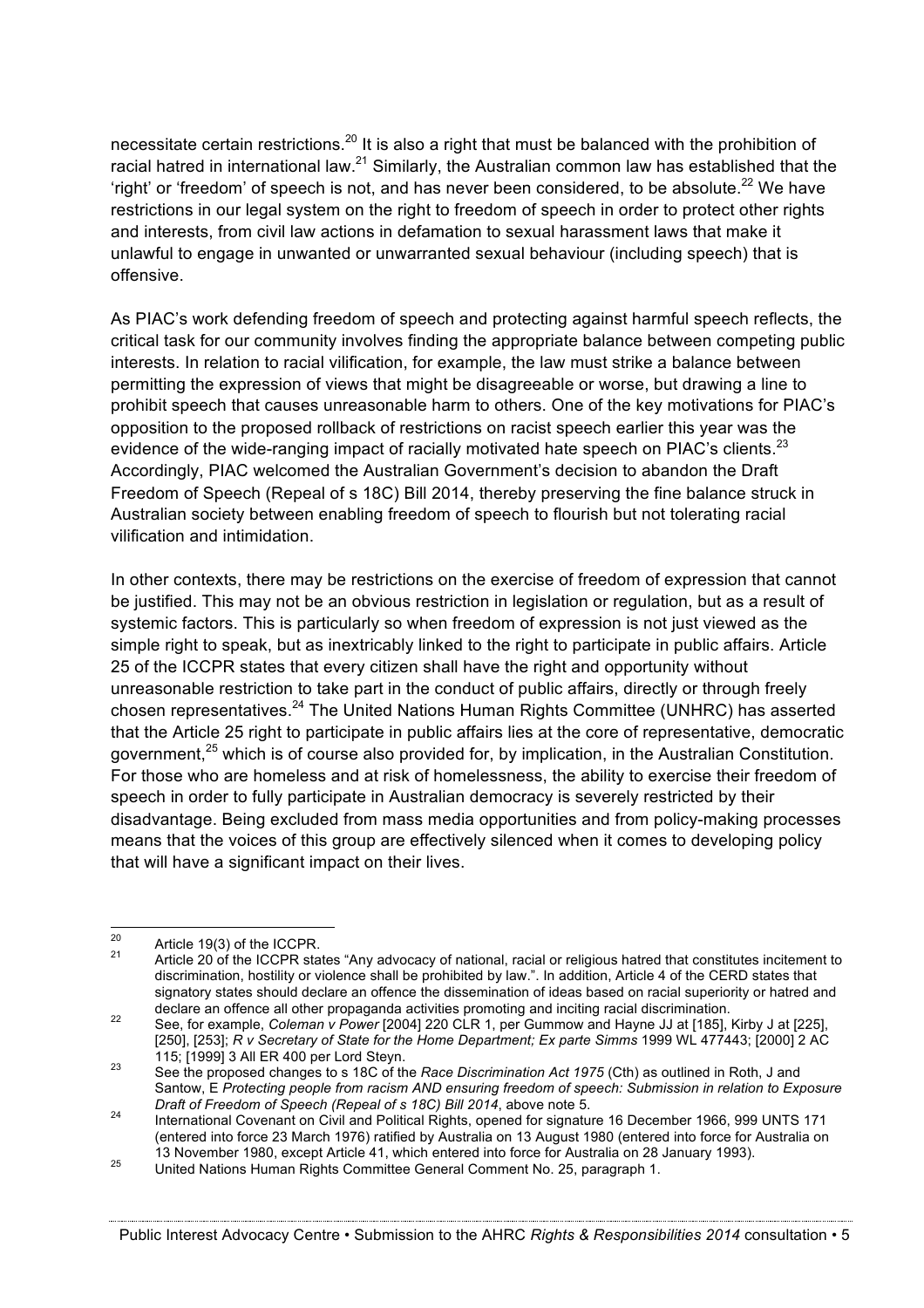PIAC believes that the right to participate in public affairs necessarily entails the provision of mechanisms by which this group can actively participate in policy design and implementation, thereby enabling their right to freedom of expression to be effectively realised and effected. There are precedents to ensuring the voices of those in poverty, which necessarily includes those who are homeless and at risk of homelessness, are heard and involved in the making of public policy. For example, in 2009 PIAC's Homeless Persons' Legal Service established its homeless consumer advisory committee, StreetCare, which is made up of people who have recent experience of homelessness. StreetCare provides a unique mechanism enabling an otherwise overlooked group to directly participate in policy-making processes. StreetCare's members have since been involved in government policy advisory committees, providing advice to the highest level of the NSW Government on issues such as reform of specialist homelessness services in NSW and the development and implementation of the revised Protocol for Homeless People in Public Places.

Accordingly, in determining the restrictions on the capacity of individuals to exercise their rights, PIAC urges the Commissioner to think widely about those who are prevented from fulfilling the right to freely express themselves and participate in our democracy due to being marginalised from mainstream society.

## **3.2 The right to freedom of thought, conscience or religious worship**

Article 18 of the ICCPR protects the right to freedom of thought, conscience or religious worship. Protection of religious freedom also finds form in s 116 of the Australian Constitution, albeit this protection has been construed narrowly. This right serves an important function in Australian society, interlinked with many of the core rights and the underlying principle of the dignity of the individual inherent in the international human rights conventions. It is also a right that frequently conflicts with the exercise of other rights. This is particularly so in the context of antidiscrimination.

The right to believe what one chooses and freely manifest one's religious beliefs alone and in the company of others lies at the core of the freedom of religion. This is relatively uncontroversial. PIAC acknowledges that religious groups will necessarily need to discriminate on occasions, for example when making key religious appointments.

Difficulties arise, however, when religious organisations engage in service provision. Based on its work in defending the rights of marginalised groups in Australian society in the context of its discrimination work, PIAC endorses certain restrictions on the freedom of religion. Religious organisations play a large and important role in public life in Australia; for example, in the provision of education, aged care and other services. The extent to which they are allowed to discriminate affects a significant number of people, including potential and existing employees and recipients of these services. PIAC believes that in this context, particularly where in receipt of public funding and where performing a service on behalf of government, religious organisations should not be permitted to discriminate in a way that would otherwise be unlawful. The wideranging permanent exceptions for religious organisations in federal anti-discrimination law allows for on-going discrimination in this context. Blanket religious exception from anti-discrimination law also means that in many cases the right of individuals is not properly considered vis-à-vis the right to freedom of religion. PIAC recommends that if a religious body wishes to discriminate on certain grounds, it should be required to justify such discrimination in the specific circumstances

6 • Public Interest Advocacy Centre • Submission to the AHRC *Rights & Responsibilities 2014* consultation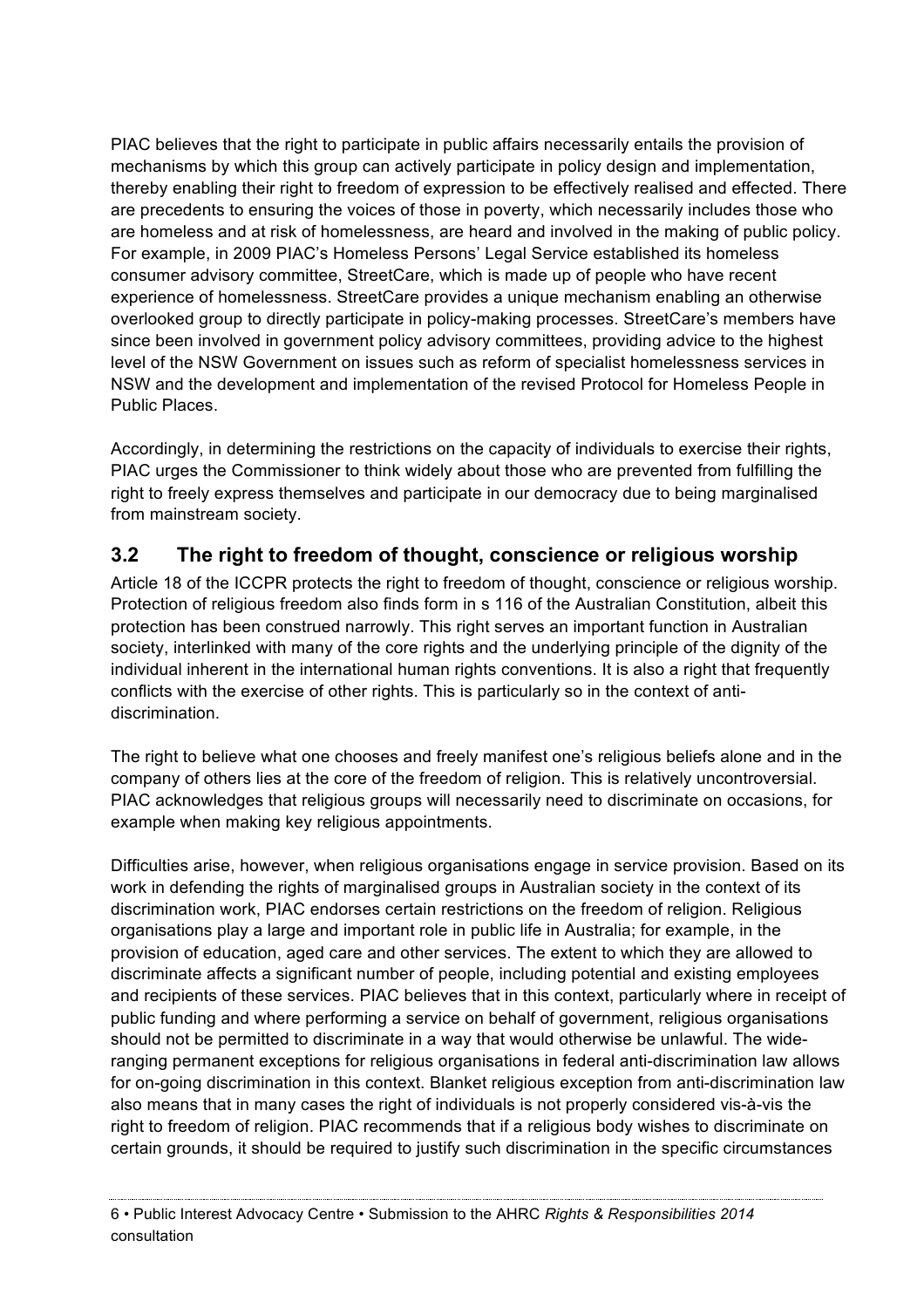of the proposed discrimination so that the right to religious belief can be properly balanced against competing interests and a decision be made carefully about how the relevant conflicting rights should be accommodated in the particular situation.<sup>26</sup>

PIAC does, however, appreciate that religious organisations have for some time felt that their religious freedom is at risk of being unduly restricted. There are, for example, few provisions in state or federal legislation that expressly provide for the protection of freedom of religion. In the absence of a bill or charter of rights, religious organisations must rely on the narrowly construed section 116 of the Constitution (which does not apply to state legislation) and the common law doctrine that necessitates legislation be interpreted so as to not abrogate the fundamental rights and freedoms to which the Executive has committed, in the absence of clear parliamentary intention to the contrary. $27$ 

Given this paucity of express legislative protection for religious freedom per se, PIAC recommends an approach that ensures appropriate protections for religious organisations in contentious contexts. This could take place by reference to the particular activity that is being regulated. Recent legislation, for example, introduced in the United Kingdom to allow for samesex marriage clearly carved out exceptions for faith groups to eliminate any possible cause of action alleging discrimination against those faith groups who did not wish to perform same-sex marriage ceremonies.<sup>28</sup> Another approach may be to formalise the common law doctrine mentioned above, to interpret legislation in line with Australia's international human rights law obligations unless there is clear legislative intent to the contrary. This could be pursued as an amendment to the *Acts Interpretation Act 1901* (Cth): for example, an interpretive provision could require other legislation to be interpreted in a non-discriminatory way unless the legislature states that it intends to be discriminatory.

#### **3.3 The right to freedom of association or peaceful assembly**

The right to freely associate with others and peacefully assemble without fear of legal or political repercussion are cornerstones of a well functioning democracy. The freedom of association is protected in international law by Article 22 of the ICCPR and is inextricably linked to the exercise of many other civil, cultural, economic, political and social rights. The human right to freely associate is closely aligned with the implied freedom of political communication in the Australian Constitution:

Because freedom of communication on matters of government and politics is an indispensable incident of that system of representative and responsible government which the Constitution creates and requires, that freedom cannot be curtailed by the exercise of legislative or executive power and the common law cannot be inconsistent with it.<sup>29</sup>

The interlinked freedoms of association, assembly and speech are an integral part of Australian democracy. The ability of individuals to assemble peacefully to protest, for example, is a feature of our society that we should go to great length to protect. The significance of the exercise of

Public Interest Advocacy Centre • Submission to the AHRC *Rights & Responsibilities 2014* consultation • 7

 <sup>26</sup> See Namey, G et al *Improving Access to Equality: Submission to the Attorney-General's Department on the* 

<sup>27&</sup>lt;br>
See, for example, Coco v The Queen (1994) 179 CLR 427 at 437.<br>
Marriage (Same Sex Couples) Act 2013 (UK).<br>
Taijour v New South Wales: Hawthorne v New South Wales: Forster v New South Wales [2014] HCA 35 (8 October 2014), per Hayne J at [59].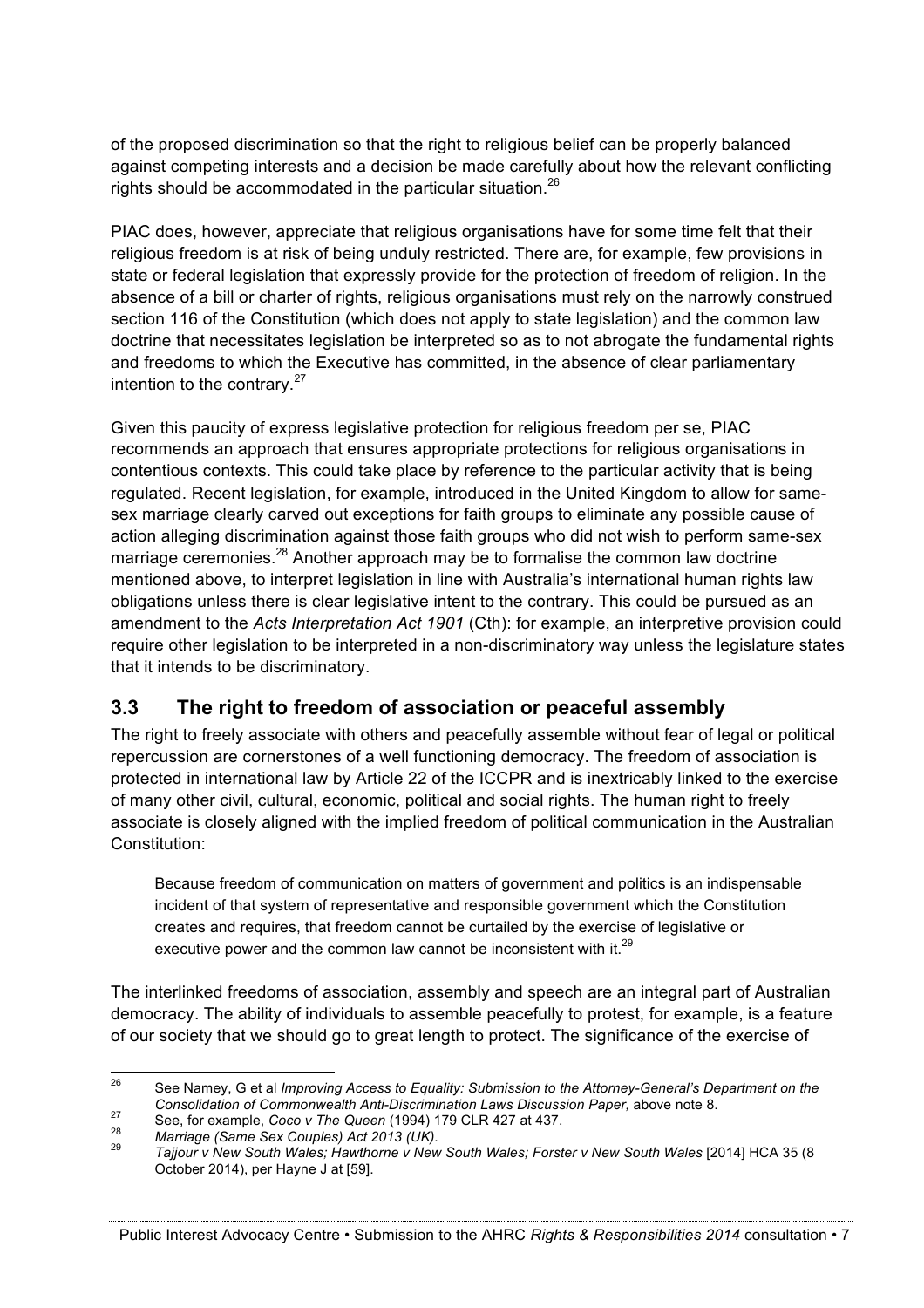these rights is evident from historic events in the development of modern Australia, from the 1972 Tent Embassy protest in support of Aboriginal land rights to the 2014 'March in March' protests expressing concern about the Federal Government's budget. It is only by minimising any restriction on these rights that democracy is best served.

A recent example of an incursion on the right to freedom of association is the implementation of consorting criminal offences in NSW contained in Division 7, Part 3A of the *Crimes Act 1900*  (NSW). Fundamentally, any consorting law, by its very nature, impinges on a person's right to freedom of association and the principles enshrined in international human rights law. Section 93X of the Act makes it an offence for a person to habitually consort with two or more convicted offenders after receiving a warning from a police officer that they are convicted offenders and that consorting with them is an offence. The provision was recently considered by the High Court in *Tajjour & Ors v New South Wales.*<sup>30</sup>

While the High Court in *Tajjour* considered the constitutional validity of NSW legislation, the case and indeed the impugned legislation have broader, national significance and in this sense should be seen as relevant to the  $AHRC<sup>31</sup>$  Anti-consorting offences by their very nature go beyond state and territory boundaries, not least because the acts constituting consorting will frequently involve interstate activities and actors. There are also implications of the decision for each of the relevant State and Territory anti-consorting laws. These laws have developed in a piecemeal way across the country.<sup>32</sup> There is certainly a federal interest in developing uniformity across these various provisions, as well as the opportunity under the Constitution for the federal government to ensure that State legislation complies with Australia's obligations under international human rights law. On this basis, PIAC urges the Commissioner to address the undue restriction on the right to freely associate which occurs in the context of nationwide anti-consorting laws.

While it has been established that there is no implied right to freedom of association in the Australian Constitution.<sup>33</sup> the High Court in *Tajjour* concluded that the consorting provisions in the *Crimes Act* did present a burden on the implied freedom of political communication.<sup>34</sup> Yet while a burden, the majority of the High Court held that the section was nevertheless a proportionate approach to the legitimate purpose pursued by the creation of the offence, and accordingly did not find that the NSW consorting provisions were invalid by being in breach of the Constitution.<sup>35</sup>

In his dissenting judgment, French CJ accepted that the objective of s 93X was legitimate, and noted that as the 'net cast by s 93X is wide enough to pick up a large range of entirely innocent

 $30$  [2014] HCA 35 (8 October 2014).<br>31 The impact of anti-consorting provisions on the freedom of association has been noted by the Human Rights Commissioner, see, for example, Wilson, T 'The Forgotten Freedoms' *Speech to the Sydney Institute,* 13 May

<sup>2014,</sup> available at https://www.humanrights.gov.au/news/speeches/forgotten-freedoms. 32 All jurisdictions apart from the ACT have anti-consorting legislation; see, for example, *Serious and Organised Crime (Control) Act 2008* (SA), *Criminal Organisation Act 2009* (Qld), *Criminal Organisations Control Act 2012*  (WA), *Criminal Organisations Control Act 2012* (Vic), *Serious Crime Control Act 2009* (NT), *Police Offences Act 1935* (NT) and *Police Offences Act 1935* (Tas). For an overview of the applicable state and territory laws see NSW Parliamentary Research Service, *Issues Backgrounder: Anti-Gang Laws in Australia*, Number 5 of 2013, available at

http://www.parliament.nsw.gov.au/prod/parlment/publications.nsf/key/AntiganglawsinAustralia/\$File/Anti+gang+l

as See French CJ in *Tajjour* at [46]; citing *Wainohu v New South Wales* (2011) 243 CLR 181; Gageler J in *Tajjour*<br>at [143]: Keane J in *Tajjour* at [242].

<sup>34</sup> Per Crennan, Kiefel and Bell JJ at [112]; French CJ at [40]; Hayne J at [71]; Gageler J at [159].<br>35 Per Crennan, Kiefel and Bell JJ at [112]; French CJ at [40]; Hayne J at [71]; Gageler J at [159].

<sup>8</sup> • Public Interest Advocacy Centre • Submission to the AHRC *Rights & Responsibilities 2014* consultation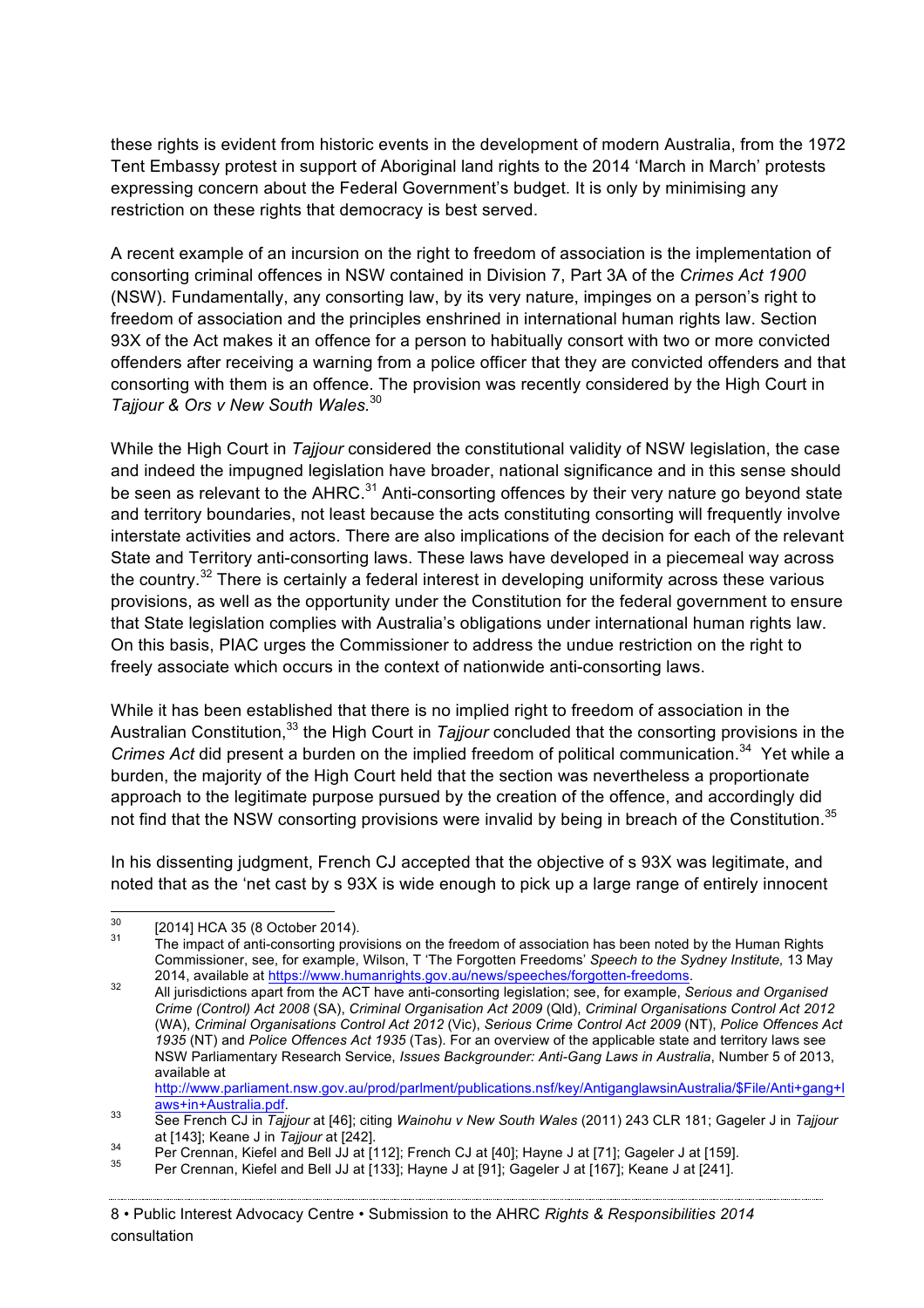activity' its operation 'evidently relies upon the exercise of police discretion or an appropriately narrow focus in its actual application'.<sup>36</sup> The Chief Justice concluded that the offence is invalid by reason of the imposition of a burden on the implied freedom, stating that the section fails to 'discriminate between cases in which the purpose of impeding criminal networks may be served, and cases in which patently it is not'.<sup>37</sup> Accordingly, the offence, given the

breadth of its application to entirely innocent habitual consorting, is not appropriate and adapted reasonably, or otherwise, to serve the purpose of the section.<sup>38</sup>

In its response to the recent review of the provisions by the NSW Ombudsman, PIAC similarly voiced concern about the practical operation of s 93X and its unintended consequences. PIAC's central recommendation to the Ombudsman was to repeal the laws on the basis that the provisions fundamentally breach international human rights law. <sup>39</sup> The recent decision in *Tajjour* indicates that repeal of the provisions is unlikely. However the concern remains, as pointed out by French CJ, that the breadth of the provisions means that in practice they are criminalising a population of community members far beyond the 'criminal milieu' the offence was intended to capture. Indeed this was the evidence gathered by PIAC from its clients and from extensive consultation with experts in the field, including the criminal bar, Legal Aid NSW, the Aboriginal Legal Service in Western NSW and a number of Local Area Commands across the Sydney region.

Despite the constitutional validity of the provisions as recently established by the High Court, the unnecessary criminalisation of often vulnerable individuals means that there should still be amendments to mitigate as much as possible the most damaging aspects of the operation of the laws. In its submission to the Ombudsman PIAC made a number of detailed recommendations of how the legislation could be amended, accompanied by updates to the NSW Police Force's Consorting Standard Operating Procedures, which would go some way to address the damaging incursion of the offence on the right to freely associate. These included:

- ensuring that the application of the consorting provisions be limited to a targeted group of persons involved in serious criminal activity;
- specifying a time frame for the period (a) between the commission of an indictable offence and the issuance of a consorting warning, (b) for which warnings remain valid and (c) during which 'habitual' consorting must occur;
- providing protections under the law to address the specific needs of vulnerable persons;
- clarifying the procedural requirements for the issuance of warnings against consorting under the act; expand the defences available to a person warned or charged with the offence of consorting;
- introducing an internal and external review mechanism for a person to challenge the issuance of a warming; and
- minimising privacy concerns that arise in the context of the offence of consorting.<sup>40</sup>

<sup>&</sup>lt;sup>36</sup> *Tajjour*, ibid, at [41]-[42].<br>
<sup>37</sup> At [45].<br>
<sup>38</sup> At [45].<br>
See Leibowitz, J *Targeting criminality*, above note 7.<br>
<sup>40</sup> See Leibowtiz, J, *Targeting Criminality*, above note 7.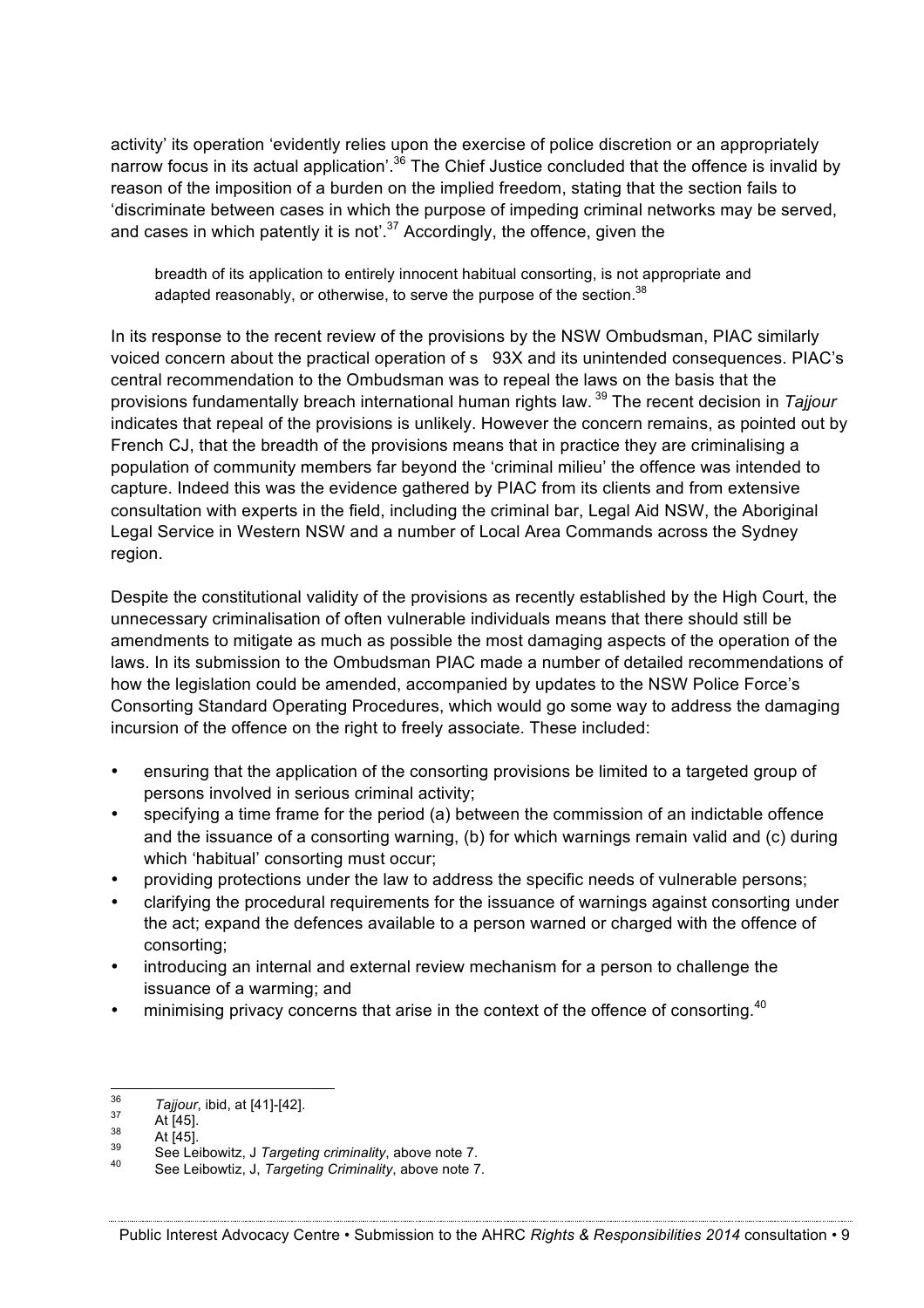### **3.4 Other rights and freedoms**

In addition to the four rights forming the focus of this Discussion Paper, there are glaring restrictions on freedoms and infringements of human rights that form part of the broader picture of current government policy. From mandatory detention of asylum seekers to sweepingly wide counter-terror laws, there are a number of areas engaging our human rights that should be reviewed and addressed.

Accepting that whole-scale review of government policy is not the intention of this Discussion Paper, there are still a number of areas of PIAC's work that involve the undue or disproportionate restriction on rights and freedoms and which PIAC urges the Commissioner to address during his tenure. For example:

- **Access to legal remedies for discrimination:** The individual complaints-based model in federal discrimination legislation is a serious impediment to systemic change and preventing discrimination in the first place. The need to rely on individual complainants to address discriminatory treatment places an enormous burden on individuals, who are often marginalised or vulnerable, requiring court action which is costly, lengthy and emotionally demanding. The individual complaint-based system is reactive and as a result there are inadequate mechanisms to prevent discrimination. Moreover, the individual complaint model means that complaints are resolved, at conciliation or through the courts, with a focus on individual remedies. Consequently, it is difficult for areas of systemic discrimination to be properly addressed, as remedies are often suited to individual circumstances only. PIAC recommends that organisations should have standing to bring a complaint on behalf of an individual or in their own right. $41$
- **Conditions in prison and detention:** much of PIAC's legal casework involves representing and advising adults and young people in prison and detention in NSW. Many of our clients are Indigenous, homeless or at risk of homelessness or suffering from a mental illness. PIAC has for some time advocated for the ratification of the Optional Protocol to the Convention Against Torture in order to provide a structured, human rights based approach to improving conditions in places of detention.<sup>42</sup>
- **Government transparency:** a vital element to the fulfilment of our civil and political rights rests on access to government decision-making as facilitated by the *Freedom of Information Act 1982* (Cth). Based on its extensive use of the legislation and representing others in seeking information, PIAC believes that the wide exemptions and fees imposed in the Act greatly impede the ability of public interest organisations and individuals to freely access information and ensure that government decision-making is transparent and therefore accountable.<sup>43</sup> We believe that the proposed Freedom of Information (New Arrangements)

<sup>41</sup> See Namey, G *Improving Access to Equality*, above note 8.<br><sup>42</sup> See Dodd, P, *OPCAT – preventative, proactive and non-punitive, Submission to the Joint Standing Committee on Treaties National Interest Analysis,* Public Interest Advocacy Centre, 30 March 2012, available at http://www.piac.asn.au/sites/default/files/publications/extras/12.03.30\_opcat\_preventative\_proactive\_and\_non-<br>punitive\_submission.pdf.

punitive\_submission.pdf. 43 See Cohen, M et al, *Review of Freedom of Information Laws*, Public Interest Advocacy Centre, 7 December 2012, available at http://www.piac.asn.au/sites/default/files/publications/extras/12.12.07 review of freedom of information laws. pdf.

<sup>10</sup> • Public Interest Advocacy Centre • Submission to the AHRC *Rights & Responsibilities 2014* consultation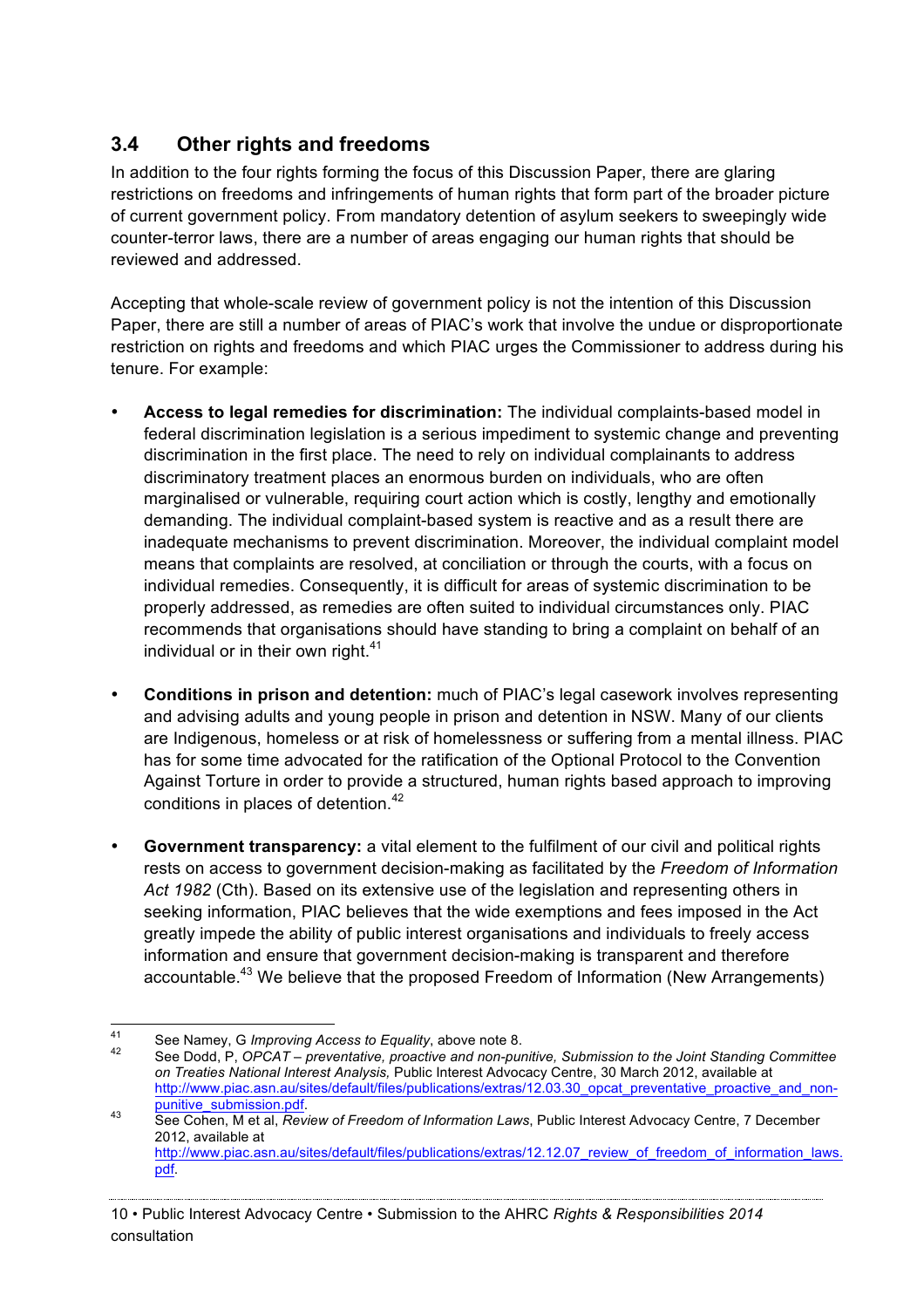Bill 2014, which is currently being debated in Parliament, contains measures that will further impede the ability of citizens to access information and hold government to account.<sup>44</sup>

**Same-sex equality:** Australia lags behind other comparable democracies in the recognition of same-sex relationships. PIAC urges the Commissioner to support amendment to the Marriage Act 1961 to permit same-sex marriage.<sup>45</sup>

# **4. Promoting a culture of rights and responsibilities**

### **4.1 Rights** *and* **responsibilities?**

Human rights come coupled with corresponding responsibilities in the sense that the ability to exercise one's human rights is balanced against everyone else's ability to exercise their rights. The coupling of 'rights and responsibilities' in political discourse, however, should be treated with extreme caution. Debate in this area can lead to assertions that the exercise of rights and protection of freedoms is preconditioned on acting 'responsibly'. Indeed, there are clearly those who believe that rights should be preconditioned particularly in relation to the rights of prisoners, alleged offenders and asylum-seekers and other non-citizens.

Responsibilities are, of course, expressly incorporated in a number of the articulated rights; the right to freedom of the expression, for example, incorporates 'special duties and responsibilities'.<sup>46</sup> However, responsibilities should not be legally enforceable in themselves, and recognition of human rights should not be dependent on the performance of certain responsibilities. Human rights vest in the individual regardless of how they act. Any other view is inconsistent with the underlying principles of human rights articulated so forcefully in the opening paragraph of the preamble to the *Universal Declaration of Human Rights*, which places at the heart of the human rights framework

recognition of the inherent dignity and of the equal and inalienable rights of all members of the human family is the foundation of freedom, justice and peace in the world.

PIAC urges extreme care when debating rights *and* responsibilities and recommends that the AHRC separate the two topics in its discussion of the future of human rights promotion in Australia. The AHRC must be unequivocal, for the benefit of everyone in the community, that human rights belong to everyone, regardless of race, age or gender, and regardless of whatever social wrongs a person may have committed.

## **4.2 Promoting respect for human rights**

The responsibility to promote respect for human rights and freedoms in Australian society extends from the smallest community organisation to the highest levels of political office. Indeed, this objective lies at the core of PIAC's overall aims and underlies much of its legal and policy work. While PIAC welcomes the focus of the Discussion Paper on the activities of civil society, it is vital that this work be accompanied by

Public Interest Advocacy Centre • Submission to the AHRC *Rights & Responsibilities 2014* consultation •

<sup>44</sup> See the *Freedom of Information Amendment (New Arrangements) Bill 2014*. 45 See Banks, R *Submission to the Senate Legal and Constitutional Committee Inquiry into the Marriage Equality Amendment Bill 2009 (Cth)*, 26 August 2009, available at

http://www.piac.asn.au/sites/default/files/publications/extras/09.08.26-PIAC\_Marriage\_Act\_sub.pdf.<br>Article 19(3) of the International Covenant on Civil and Political Rights.